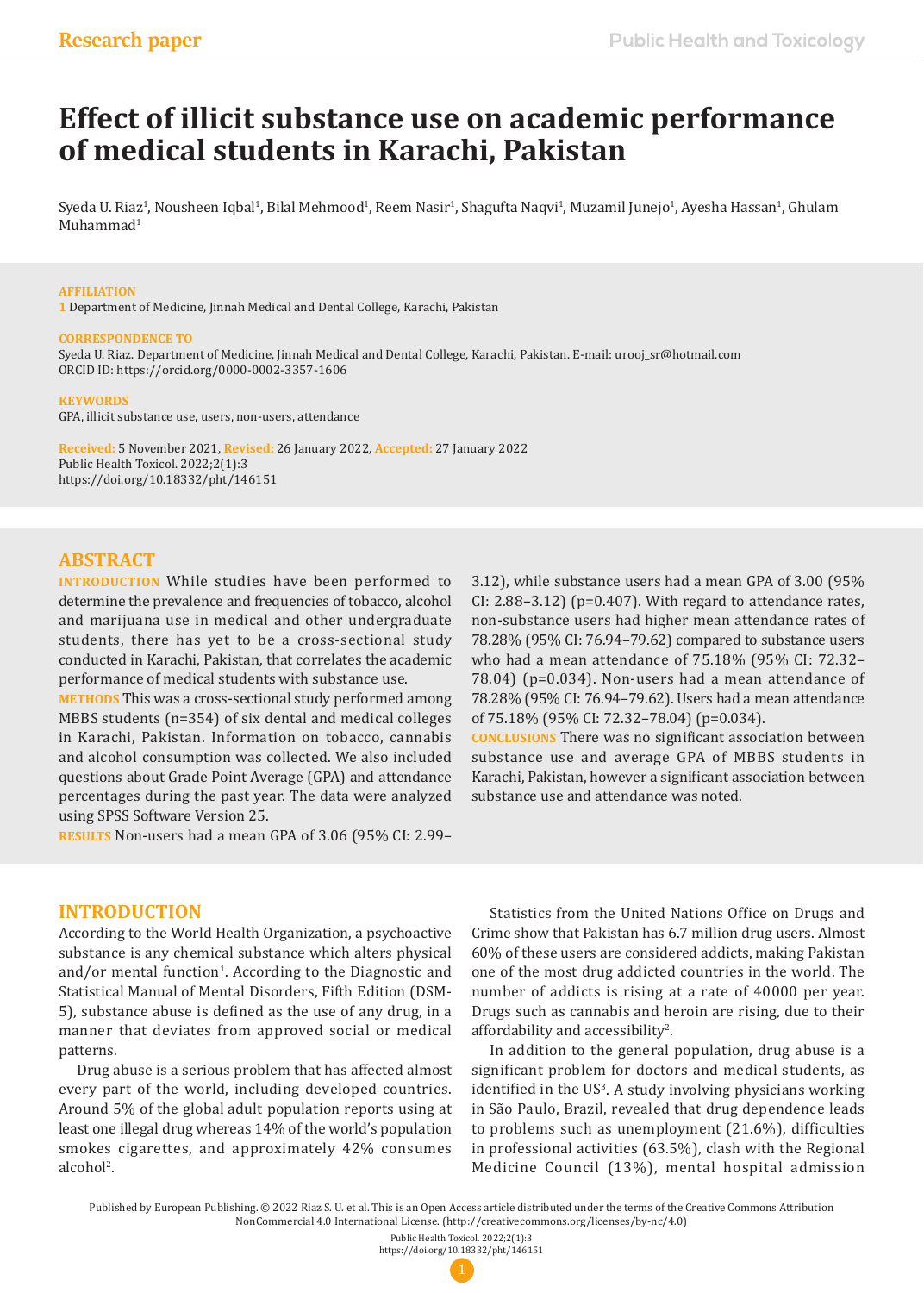(31.2%), self-medication (71.8%) and the need to change specialization (9.3%)4 . A study conveyed in Karachi in 2005 showed that the use of illicit drugs amongst youngsters is rising. The prevalence rate for drug abuse in that sample was  $34\%$  and cigarette smoking was  $52\%$ <sup>5</sup>.

While such studies have been performed to determine the prevalence and frequencies of tobacco, alcohol and marijuana use in medical and other undergraduate students, there has yet to be a cross-sectional study conducted in Karachi, Pakistan, that correlates the academic performance of medical students with substance use.

## **METHODS**

This was a cross-sectional study that was performed among MBBS students of six dental and medical colleges in Karachi, Pakistan. The colleges included, Jinnah Medical and Dental College, Dow Medical College, Dow International Medical College, Jinnah Sindh Medical University, Bahria University Medical and Dental College, and Ziauddin University.

The inclusion criteria were MBBS students currently in 2nd year or higher that are currently enrolled in a medical college or university in 2019. The exclusion criteria were students not consenting, on medication or dealing with a comorbidity.

Constructing the questionnaire required modifying premade questionnaires regarding alcohol, tobacco, and marijuana use. For alcohol use, the Alcohol Use Disorders Identification Test (AUDIT) alcohol screening survey was used as a base model<sup>6</sup>. For tobacco use, we modified and utilized the Fagerström test for nicotine dependence<sup>6</sup>. For marijuana use, the study required us to modify and utilize the Cannabis Abuse Screening Test or CAST6 . We also included questions about GPA and attendance percentages during the past year. The data were analyzed using SPSS Software Version 25, while cross tabulation and ANOVA one-way analyses were performed.

**RESULTS**

We included 450 students in our study but after excluding

surveys that were incomplete or incorrectly filled, we were left with 354 participants with useful data.

The demographics of our study's participants were quite varied and are presented in the Supplementary file Table 1. Out of the 354 participants, 51.7% (n=183) were female while 48.3% (n=171) were male. The average age of our participants was 21.6 years (95% CI: 21.4–21.8) and 26.6% (n=94) of respondents marked their ethnicity as Muhajir, making them the largest ethnicity participating. The relationship status of the respondents were similar, with 76.6% (271) single, 8.8% (n=31) dating, 7.6% (n=27) were engaged, while 7.1% (n=25) were married. Out of the 354 participants, 24.3% (n=86) were current users of a substance, the highest frequency was noted for tobacco use at 12.1% (n=43). The lowest frequency was for current marijuana use as their sole substance at 0.6% (n=2). Dual and polysubstance use was also noted (Supplementary file Table 1). Out of 354 subjects, 90.4% (n=320) had never used alcohol. Marijuana ever use was slightly more prevalent, with 13% (n=46) users, while 19.2% (n=68) were ever tobacco users; 84.7% (n=155) of females did not use any substance compared to 66.1% (n=113) of males (Supplementary file Table 2) (Figure 1).

Users of alcohol had a mean GPA of 3.01 (95% CI: 1.67– 4.35), tobacco users had a mean GPA of 3.00 (95% CI: 2.84 – 3.15), and marijuana users 3.05 (95% CI: 2.41–3.69). Subjects that had marked 'Some of the above' and 'All of the above scored' had 3.01 (95% CI: 2.77–3.24) and 3.01 (95% CI: 2.61–3.41), respectively. Among non-users, the mean GPA was 3.06 (95% CI: 2.99–3.10) (Table 1).

We also determined the mean attendance among users and non-users (Table 1). Alcohol users had a mean attendance of 79.33% (95% CI: 14.49–144.18), marijuana users 80% and tobacco users 75.20% (95% CI: 71.14–79.27). Subjects that had marked some of the above and all of the above had an average attendance of 73.25% (95% CI: 68.52– 77.99) and 76.21% (95% CI: 67.99–84.43), respectively. Among non-users the mean class attendance was 78.28% (95% CI: 76.94–79.63).

| Table 1. Comparison in average GPA and attendance by substance use among dental and medical students, Karachi |
|---------------------------------------------------------------------------------------------------------------|
| $2019(N=354)$                                                                                                 |

| <b>Substance use</b> | <b>GPA</b> | 95% CI        | <b>Attendance</b> | 95% CI       |
|----------------------|------------|---------------|-------------------|--------------|
| Non-users            | $3.06*$    | $2.99 - 3.12$ | 78.28**           | 76.94-79.62  |
| <b>Users</b>         | $3.00*$    | $2.88 - 3.12$ | $75.18**$         | 72.32-78.04  |
| Alcohol              | 3.01       | $1.67 - 4.35$ | 79.33             | 14.49-144.18 |
| <b>Tobacco</b>       | 3.00       | $2.84 - 3.15$ | 75.20             | 71.14-79.27  |
| Marijuana            | 3.05       | $2.41 - 3.69$ | 80.00             | 78.96-85.43  |
| Two substances       | 3.01       | $2.77 - 3.24$ | 73.25             | 68.52-77.99  |
| All three substances | 3.01       | $2.61 - 3.41$ | 76.21             | 67.99-84.43  |

\*p=0.407. \*\*p=0.03.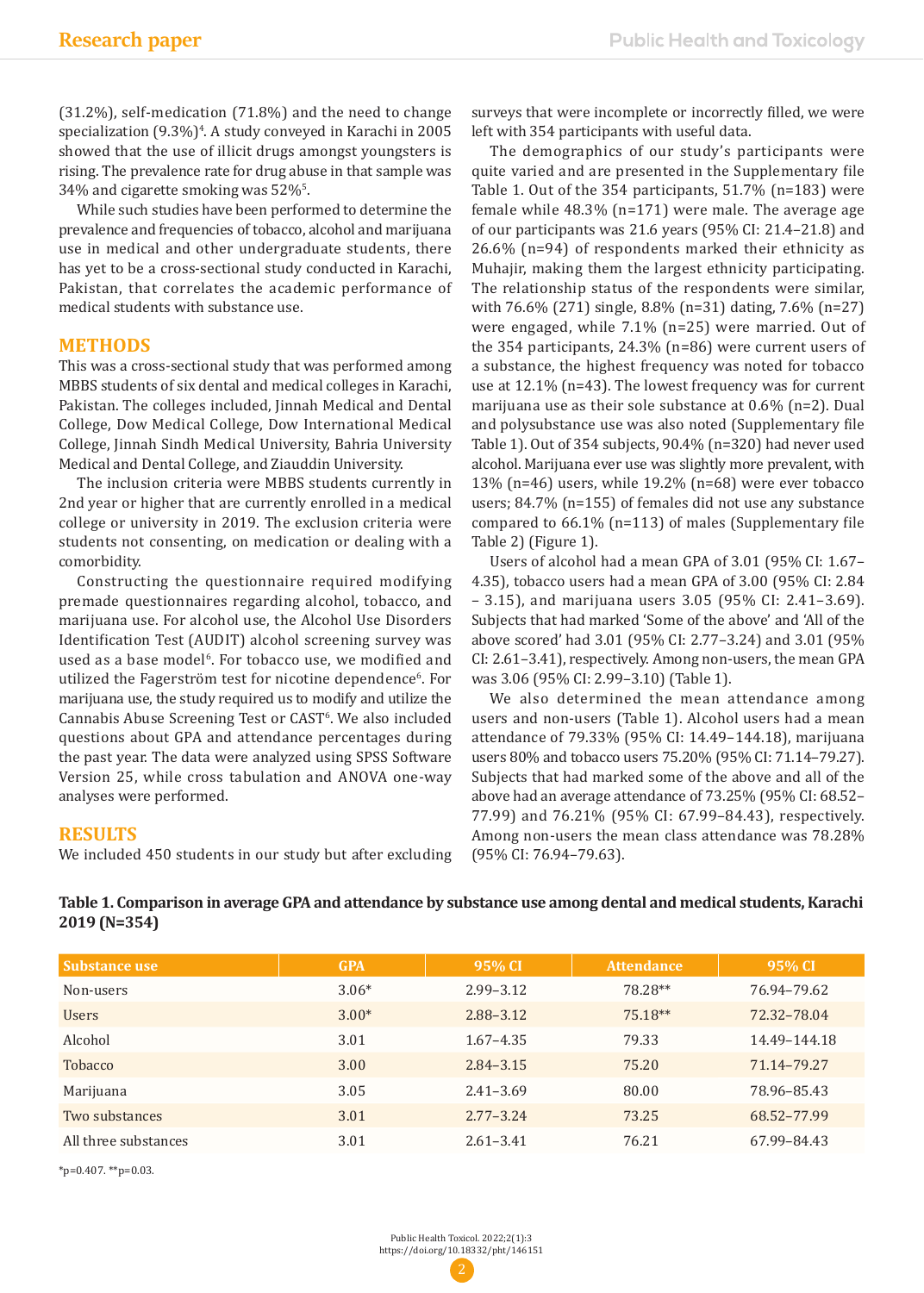

# **Figure 1. Substance use frequency amongst the two genders Figure 1. Substance use frequency amongst the two genders**

# **DISCUSSION**

Our results indicate that among this sample of medical and dental students, academic attendance was noted to be lower among substance users compared to non-users. This study hypothesized that an association existed between illicit substance use and academic performance. We concluded that there was no such correlation when it came to GPA, but there was a significant correlation when it came to attendance. We had suggested that such substance abuse may take away from a medical student's academic experience and perhaps be the cause of other indirect ways of rendering poor performance such as missing a larger portion of classes than the average non-user students, which might alter their academic performance negatively.

Moreover, 24.3% of our study sample were users of some substance. This is an interesting contrast to a study that was conducted in Khyber Pakhtunkhwa in 20147 which concluded that stress concerning the study load of a medical student is sufficient to push the average medical student to turn to illicit substances for relief. Factors such as peer pressure and altering levels of stress are often accused of being a source of motivation and thus, substance use. At this point our research draws similar conclusions to a study conducted in India on medical students and doctors in 20008 . While taking the specified substances selected for this research into consideration, we must take into review and understand

how easily available they are both legally and illegally in our current society. Most of our participants admitted to the use of tobacco smoking, which is understandable as it is easily available and legal to use. The easy availability might be a reason why 12.1% of our participants were current tobacco users. Peer pressure after joining medical school could also be a predisposing factor. A study conducted in Nepal on third-year medical students<sup>9</sup> describes how peer pressure and stress may combine to force an individual to start using illicit drugs.

#### **Limitations**

While this study is novel within the current setting, it is not without limitation. It is possible that students may have not been comfortable at informing us of their addiction habits and hence response bias is likely. Moreover, due to the large female population of students in medical schools in Karachi, it is likely that some may be less likely to report substance use which limited the potential utility of the data among female students. Furthermore, we based our data on selfreport and were not able to quantify substance use other than using a dichotomous variable.

# **CONCLUSIONS**

Substance abuse had an impact on academic performance, at least in terms of attendance, in medical students. Our